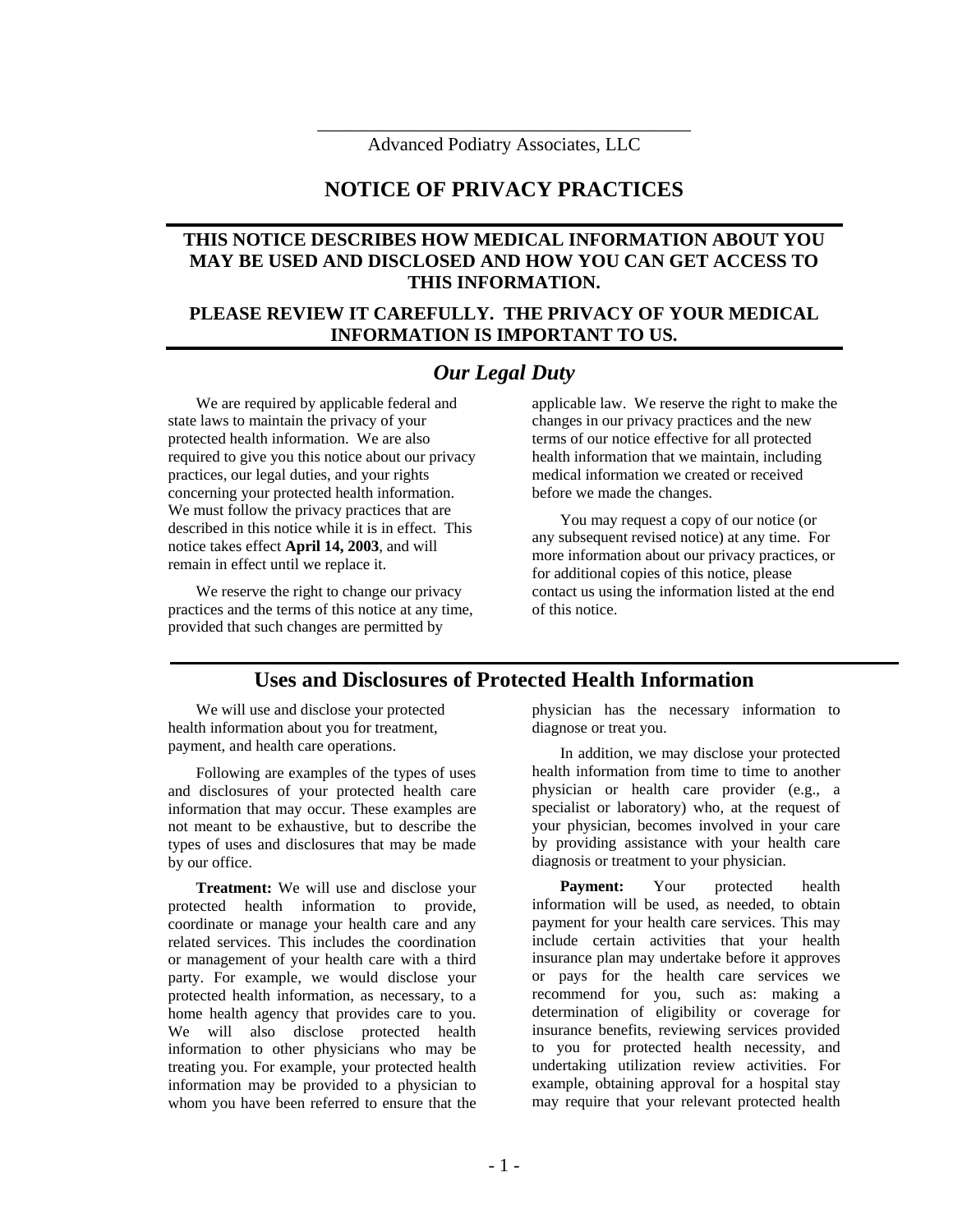information be disclosed to the health plan to obtain approval for the hospital admission.

**Health Care Operations:** We may use or disclose, as needed, your protected health information in order to conduct certain business and operational activities. These activities include, but are not limited to, quality assessment activities, employee review activities, training of students, licensing, and conducting or arranging for other business activities.

For example, we may use a sign-in sheet at the registration desk where you will be asked to sign your name. We may also call you by name in the waiting room when your doctor is ready to see you. We may use or disclose your protected health information, as necessary, to contact you by telephone or mail to remind you of your appointment.

We will share your protected health information with third party "business associates" that perform various activities (e.g., billing, transcription services) for the practice. Whenever an arrangement between our office and a business associate involves the use or disclosure of your protected health information, we will have a written contract that contains terms that will protect the privacy of your protected health information.

We may use or disclose your protected health information, as necessary, to provide you with information about treatment alternatives or other health-related benefits and services that may be of interest to you. We may also use and disclose your protected health information for other marketing activities. For example, your name and address may be used to send you a newsletter about our practice and the services we offer. We may also send you information about products or services that we believe may be beneficial to you. You may contact us to request that these materials not be sent to you.

**Uses and Disclosures Based On Your Written Authorization:** Other uses and disclosures of your protected health information will be made only with your authorization, unless otherwise permitted or required by law as described below.

You may give us written authorization to use your protected health information or to disclose it to anyone for any purpose. If you give us an authorization, you may revoke it in writing at any time. Your revocation will not affect any use or disclosures permitted by your

authorization while it was in effect. Without your written authorization, we will not disclose your health care information except as described in this notice.

**Others Involved in Your Health Care:** Unless you object, we may disclose to a member of your family, a relative, a close friend or any other person you identify, your protected health information that directly relates to that person's involvement in your health care. If you are unable to agree or object to such a disclosure, we may disclose such information as necessary if we determine that it is in your best interest based on our professional judgment. We may use or disclose protected health information to notify or assist in notifying a family member, personal representative or any other person that is responsible for your care of your location, general condition or death.

**Marketing:** We may use your protected health information to contact you with information about treatment alternatives that may be of interest to you. We may disclose your protected health information to a business associate to assist us in these activities. Unless the information is provided to you by a general newsletter or in person or is for products or services of nominal value, you may opt out of receiving further such information by telling us using the contact information listed at the end of this notice.

**Research; Death; Organ Donation:** We may use or disclose your protected health information for research purposes in limited circumstances. We may disclose the protected health information of a deceased person to a coroner, protected health examiner, funeral director or organ procurement organization for certain purposes.

**Public Health and Safety:** We may disclose your protected health information to the extent necessary to avert a serious and imminent threat to your health or safety, or the health or safety of others. We may disclose your protected health information to a government agency authorized to oversee the health care system or government programs or its contractors, and to public health authorities for public health purposes.

**Health Oversight:** We may disclose protected health information to a health oversight agency for activities authorized by law, such as audits, investigations and inspections. Oversight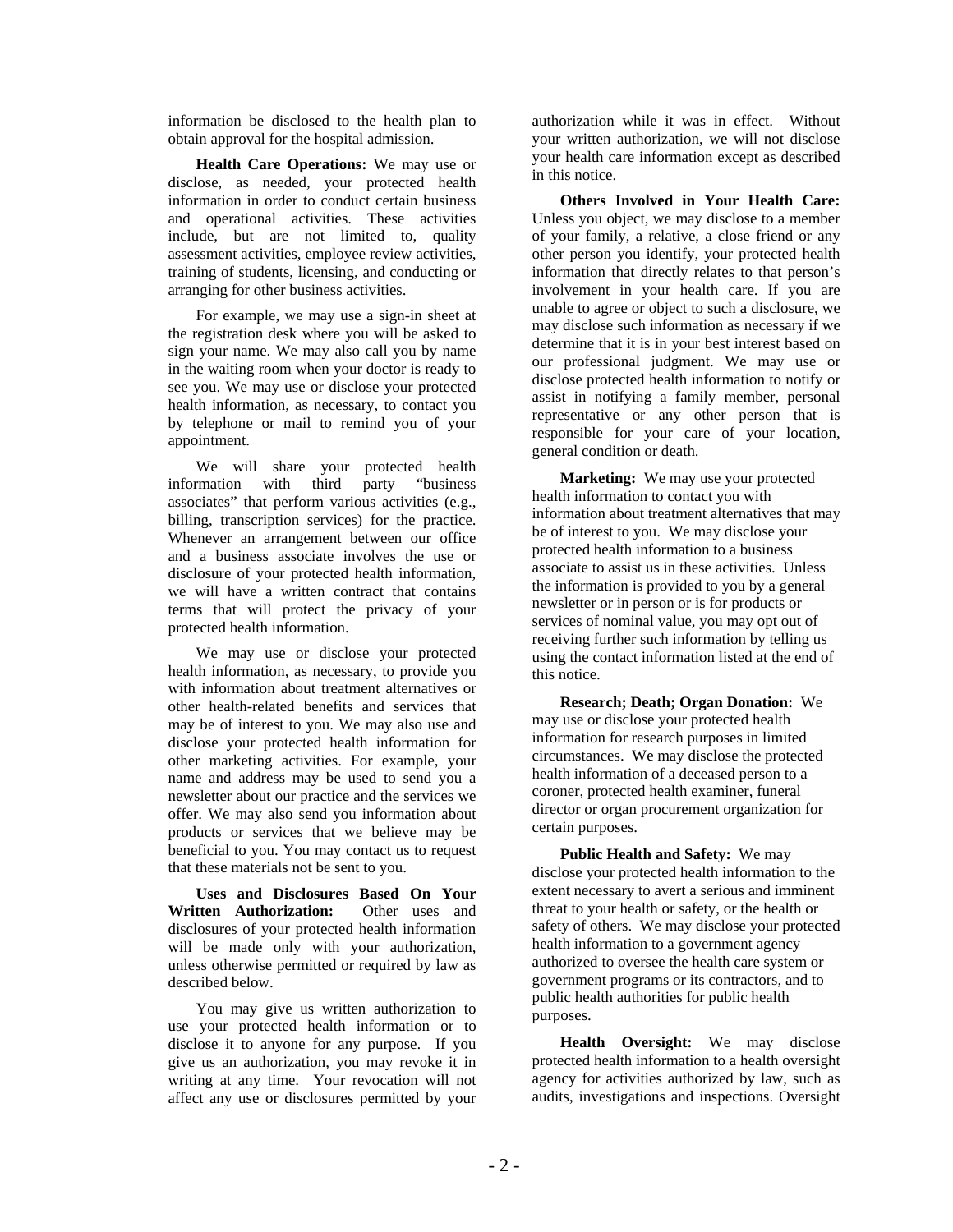agencies seeking this information include government agencies that oversee the health care system, government benefit programs, other government regulatory programs and civil rights laws.

**Abuse or Neglect:** We may disclose your protected health information to a public health authority that is authorized by law to receive reports of child abuse or neglect. In addition, we may disclose your protected health information if we believe that you have been a victim of abuse, neglect or domestic violence to the governmental entity or agency authorized to receive such information. In this case, the disclosure will be made consistent with the requirements of applicable federal and state laws.

**Food and Drug Administration:** We may disclose your protected health information to a person or company required by the Food and Drug Administration to report adverse events, product defects or problems, biologic product deviations; to track products; to enable product recalls; to make repairs or replacements; or to conduct post marketing surveillance, as required.

**Criminal Activity:** Consistent with applicable federal and state laws, we may disclose your protected health information, if we believe that the use or disclosure is necessary to prevent or lessen a serious and imminent threat to the health or safety of a person or the public. We may also disclose protected health information if it is necessary for law enforcement authorities to identify or apprehend an individual.

**Required by Law:** We may use or disclose your protected health information when we are required to do so by law. For example, we must disclose your protected health information to the U.S. Department of Health and Human Services upon request for purposes of determining whether we are in compliance with federal privacy laws. We may disclose your protected health information when authorized by workers' compensation or similar laws.

**Process and Proceedings:** We may disclose your protected health information in response to a court or administrative order, subpoena, discovery request or other lawful process, under certain circumstances. Under limited circumstances, such as a court order, warrant or grand jury subpoena, we may disclose your protected health information to law enforcement officials.

**Law Enforcement:** We may disclose limited information to a law enforcement official concerning the protected health information of a suspect, fugitive, material witness, crime victim or missing person. We may disclose the protected health information of an inmate or other person in lawful custody to a law enforcement official or correctional institution under certain circumstances. We may disclose protected health information where necessary to assist law enforcement officials to capture an individual who has admitted to participation in a crime or has escaped from lawful custody.

# **Patient Rights**

 **Access:** You have the right to look at or get copies of your protected health information, with limited exceptions. You must make a request in writing to the contact person listed herein to obtain access to your protected health information. You may also request access by sending us a letter to the address at the end of this notice. If you request copies, we will charge

you \$1 for each page, \$10 per hour for staff time to locate and copy your protected health information, and postage if you want the copies mailed to you. If you prefer, we will prepare a summary or an explanation of your protected health information for a fee. Contact us using

the information listed at the end of this notice for a full explanation of our fee structure.

**Accounting of Disclosures:** You have the right to receive a list of instances in which we or our business associates disclosed your protected health information for purposes other than treatment, payment, health care operations and certain other activities after April 14, 2003. After April 14, 2009, the accounting will be provided for the past six (6) years. We will provide you with the date on which we made the disclosure, the name of the person or entity to whom we disclosed your protected health information, a description of the protected health information we disclosed, the reason for the disclosure, and